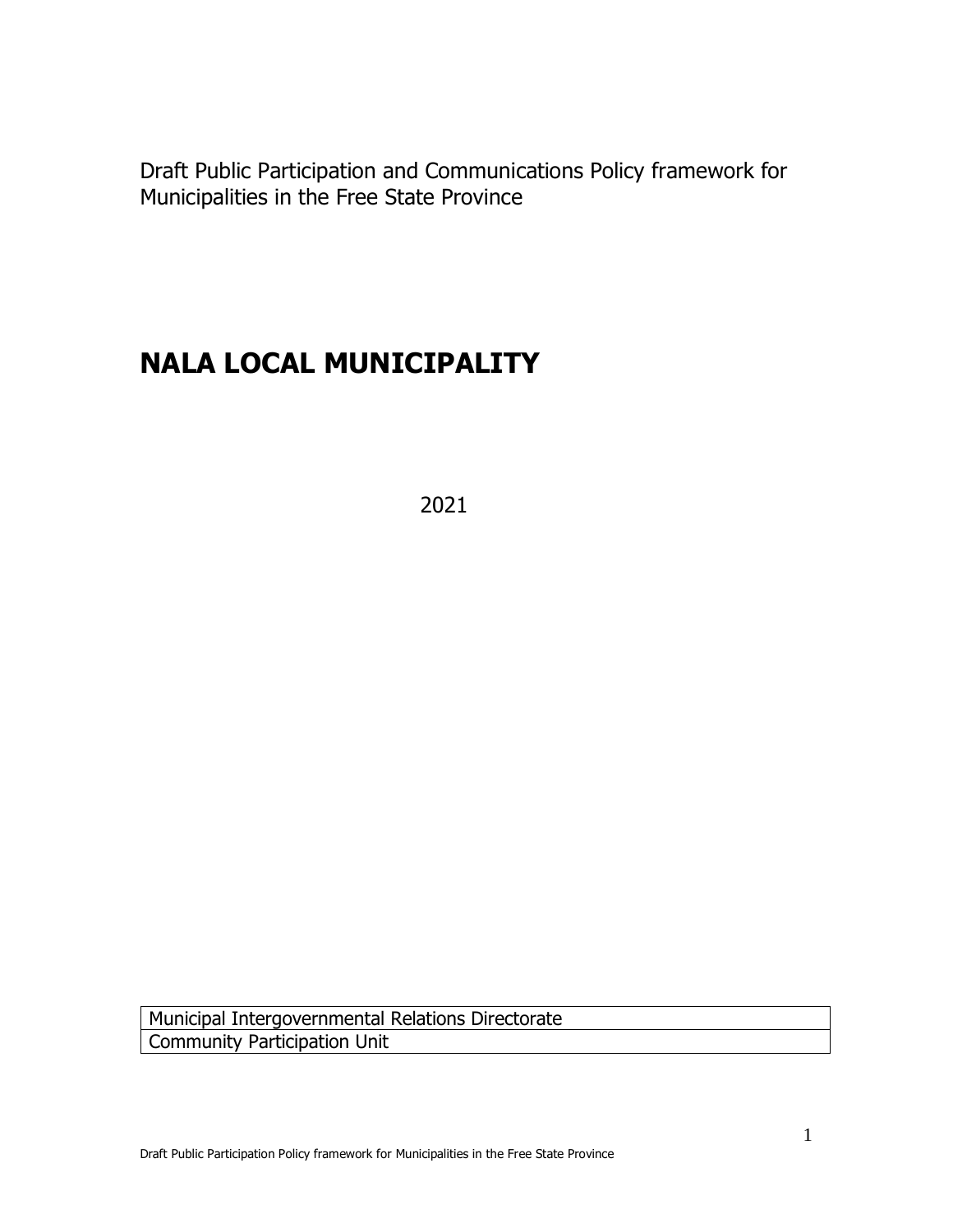#### **Document control:**

| Document Title | Draft Public Participation and communication Policy framework for<br>Municipalities in the Free State Province |
|----------------|----------------------------------------------------------------------------------------------------------------|
| Policy no      |                                                                                                                |
| Directorate    |                                                                                                                |
| Stakeholder    |                                                                                                                |
| Council item   |                                                                                                                |
| Date Approved  |                                                                                                                |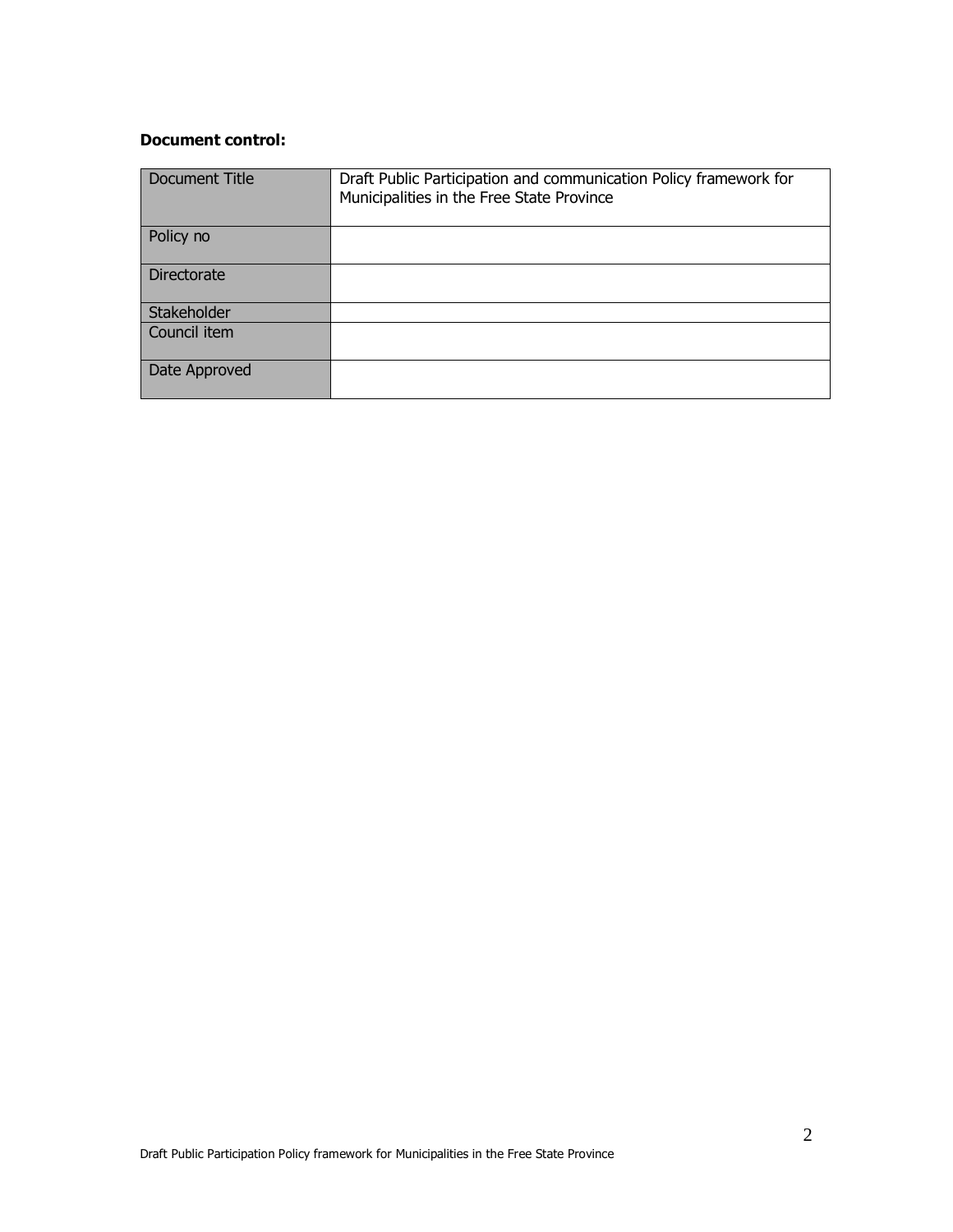#### **POLICY CONTENTS**

| <b>Item</b><br><b>No</b> | <b>Item</b>                                                | Page           |
|--------------------------|------------------------------------------------------------|----------------|
|                          |                                                            |                |
| $\mathbf{1}$             | Introduction                                               | $\overline{4}$ |
| $\overline{2}$           | Purpose                                                    | $\overline{4}$ |
| 3                        | Objectives                                                 | 5              |
| $\overline{4}$           | Scope                                                      | 5              |
| 5                        | Legal framework                                            | 5              |
| 6                        | Time frames                                                | 5              |
| $\overline{7}$           | <b>Definitions</b>                                         | 5              |
| 8                        | Principles                                                 | 6              |
| 9                        | Roles and responsibilities                                 | 8              |
| 9.1                      | <b>Municipal Manager</b>                                   | 8              |
| 9.1.1                    | Development of the Culture of Public Participation         | 8              |
| 9.1.2                    | <b>Policy Communication</b>                                | 9              |
| 9.2                      | Councillors                                                | 11             |
| 9.3                      | Community                                                  | 11             |
| 10                       | POLICY DIRECTIVES AND PROCEDURES                           | 11             |
| 10.1                     | <b>Compulsory Public Meetings</b>                          | 11             |
| 10.2                     | <b>Public Meeting Notification</b>                         | 11             |
| 10.3                     | Public meeting notification                                | 12             |
| 10.3                     | Venue for public meetings and hearings                     | 13             |
| 10.4                     | Public Participation Options and Procedures                | 13             |
| 10.4.1                   | Petitions and Complaints                                   | 13             |
| 10.4.2                   | Deputations and Interviews                                 | 15             |
| 10.4.3                   | <b>Public Comments and Open Sessions</b>                   | 15             |
| 10.4.4                   | <b>Comments Via Electronic Mail</b>                        | 18             |
| 11                       | Ward committees                                            | 18             |
| 12                       | Support to ward committees                                 | 19             |
| 13                       | Stakeholder forum                                          | 19             |
| 14                       | The IDP Representative Forum                               | 20             |
| 15                       | Empowering Public Participation structures and communities | 20             |
| 16                       | Complaint and Compliments Management system                | 22             |
| 17                       | Evaluation criteria                                        | 23             |
| 18                       | Implementation                                             | 23             |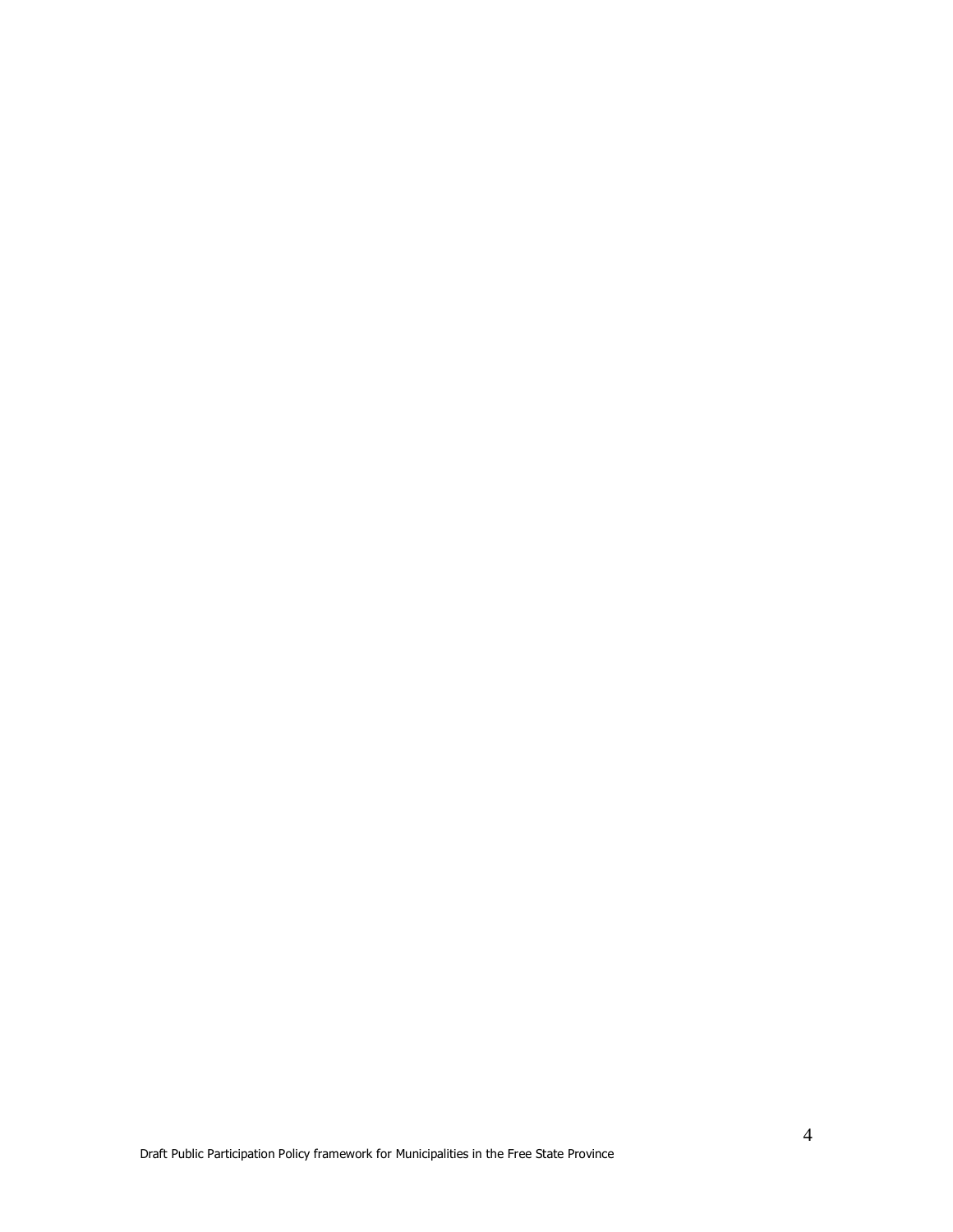# **INTRODUCTION**

Section 152(1)(e) of the constitution calls on local government to encourage the involvement of communities and community organisations in the matters of local government. It is clear from this provision that community organization must get involved in local government matters.

Chapter seven of the Constitution Section 152(1)(a-e) indicates that the objects of local government are to :

Provide democratic and accountable government for local communities,

To ensure the provision of services to communities in a sustainable manner,

To promote social and economic development,

To promote a safe and healthy environment and

To encourage the involvement of communities and community organisations in matters of local government.

Public Participation is a democratic process of engaging people, deciding, planning, and playing an active part in the development and operation of services that affect their lives.

The white paper on local government further defines developmental government as local government that is committed to working with citizens and groups within the community to find sustainable ways to meet their social, economic and material needs and improve the quality of their lives.

### **PURPOSE**

The purpose of the Public Participation Policy is to provide for mechanisms by which the communities may participate in the affairs of the Nala Local Municipality and to clarify roles and responsibilities of all the role players and interested parties.

### **OBJECTIVES**

The objectives of the Public Participation Policy is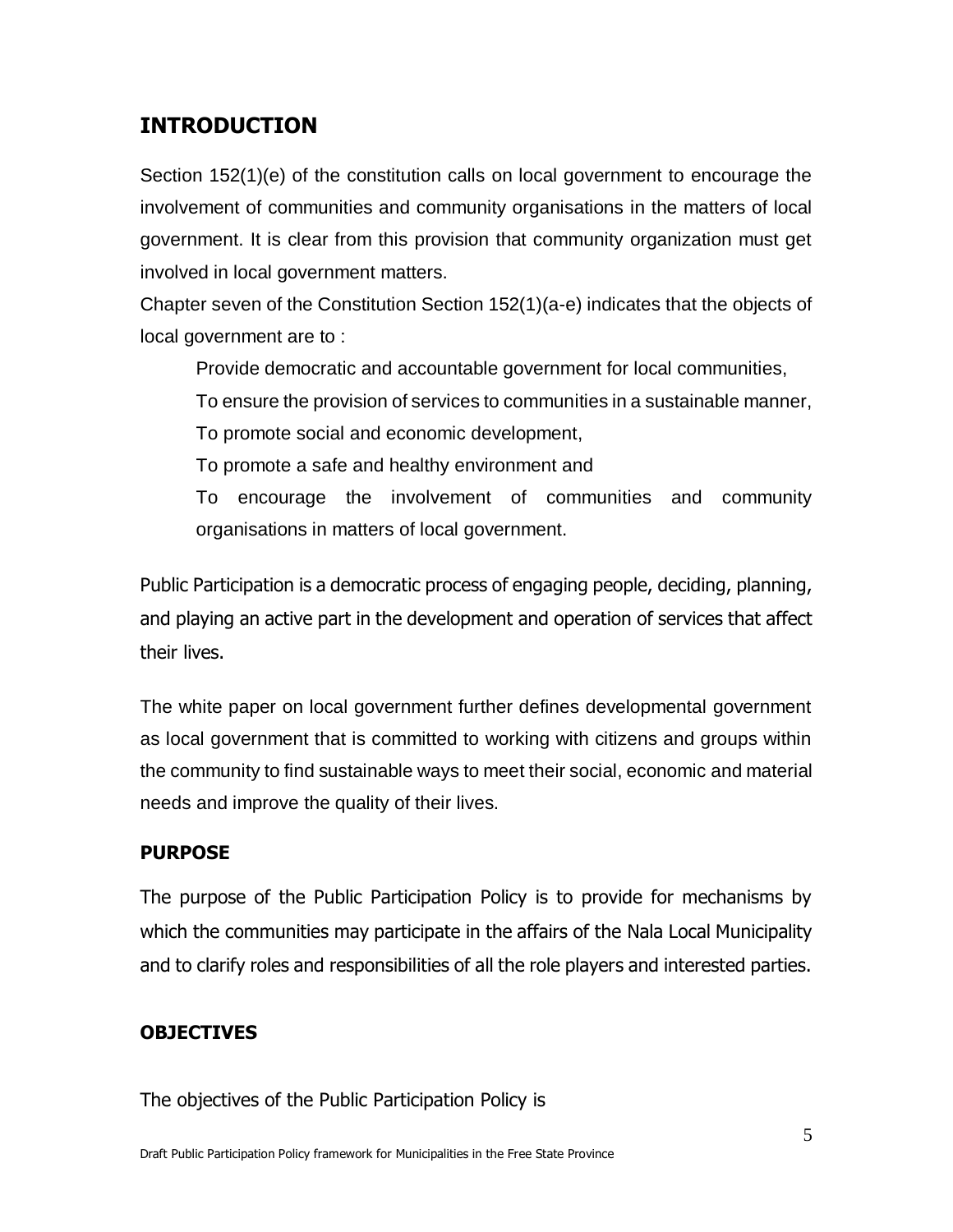To outline the roles and responsibilities of the Municipal Manager(Administration); Councillors (Council) and the community in the enhancement of participatory democracy

To establish and outline the use of mechanisms, processes and procedures for public participation

### **SCOPE**

This Policy applies to all the councilors; officials and communities members and community organisations in Nala Local Municipality.

#### **LEGAL FRAMEWORK**

The notion of public participation in all spheres of government is embedded in the South African Constitution. Chapter 2 of the Constitution includes a Bill of Rights including equality, human dignity, freedoms, environment, as well as rights to housing, health care, food, water, social security, education, access to information. In terms of the roles of national, provincial and local spheres of government the Constitution states:

"Section 151(1) (e) - obliges municipalities to encourage the involvement of communities and community organisations in local government.

Section 152 - the Objects of local government (are) to encourage the involvement of communities and community organisations in the matters of local government.

Section 195 (e) – in terms of the Basic values and principles governing public administration – people's needs must be responded to, and the public must be encouraged to participate in policy-making"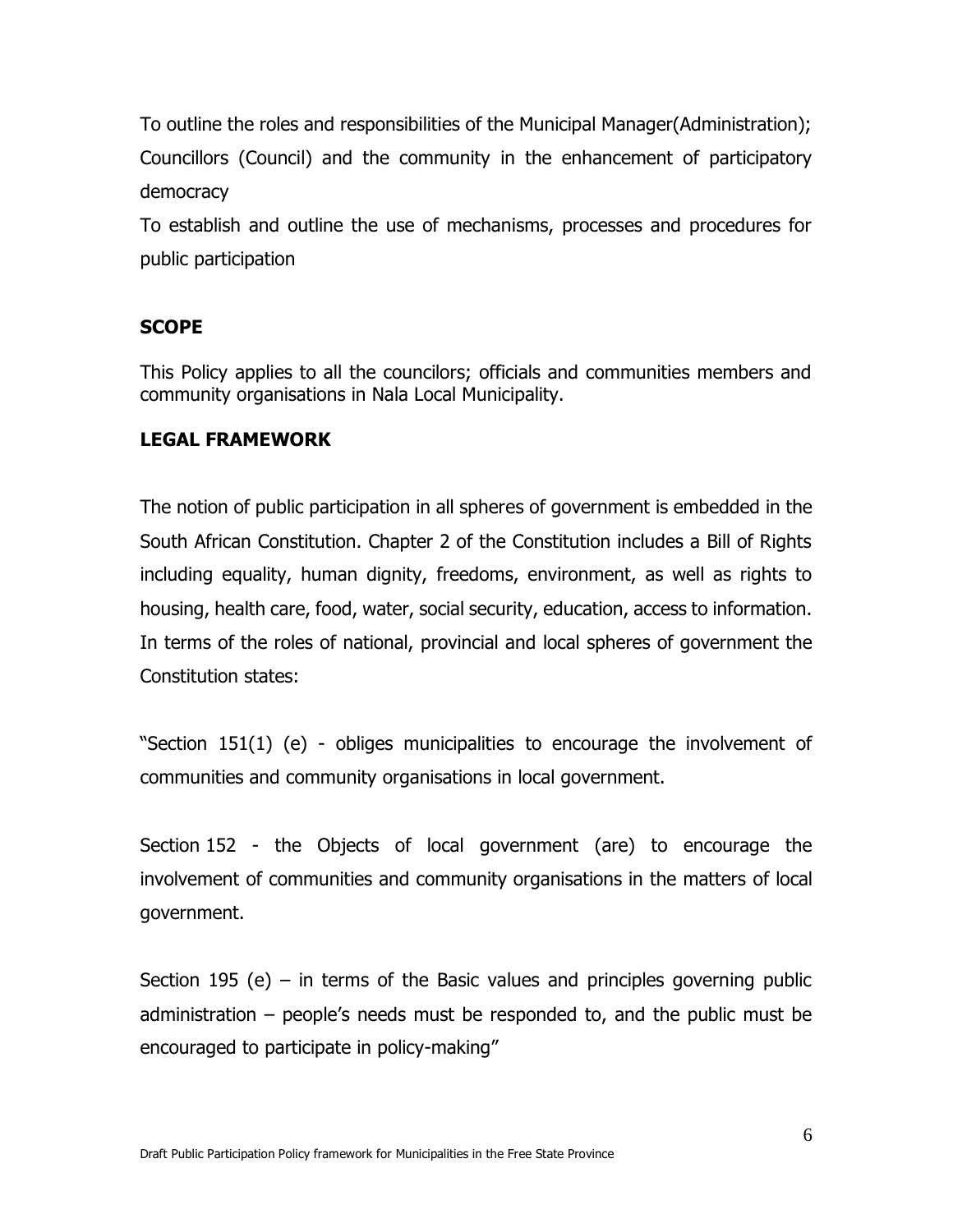This is given effect in several areas of legislation including local government, parental managing of schools, rights to information. We will concentrate on the linkage to local government.

In the White Paper on Local Government – 1998 the Object of community participation are embedded in the following four principles:

To ensure political leaders remain accountable and work within their mandate; To allow citizens (as individuals or interest groups) to have continuous input into local politics;

To allow service consumers to have input on the way services are delivered; To afford organised civil society the opportunity to enter into partnerships and contracts with local government in order to mobilise additional resources.

The White Paper also suggests that "Municipalities should develop mechanisms to ensure citizen participation in policy initiation and formulation, and the M&E of decision-making and implementation. The following approaches can assist to achieve this:

Forums to allow organised formations to initiate policies and/or influence policy formulation, as well as participate in M&E

Structured stakeholder involvement in certain Council committees, in particular if these are issue-oriented committees with a limited lifespan rather than permanent structures

Participatory budgeting initiatives aimed at linking community priorities to capital investment programmes

Focus group participatory action research conducted in partnership with NGOs and CBOs can generate detailed information about a wide range of specific needs and values"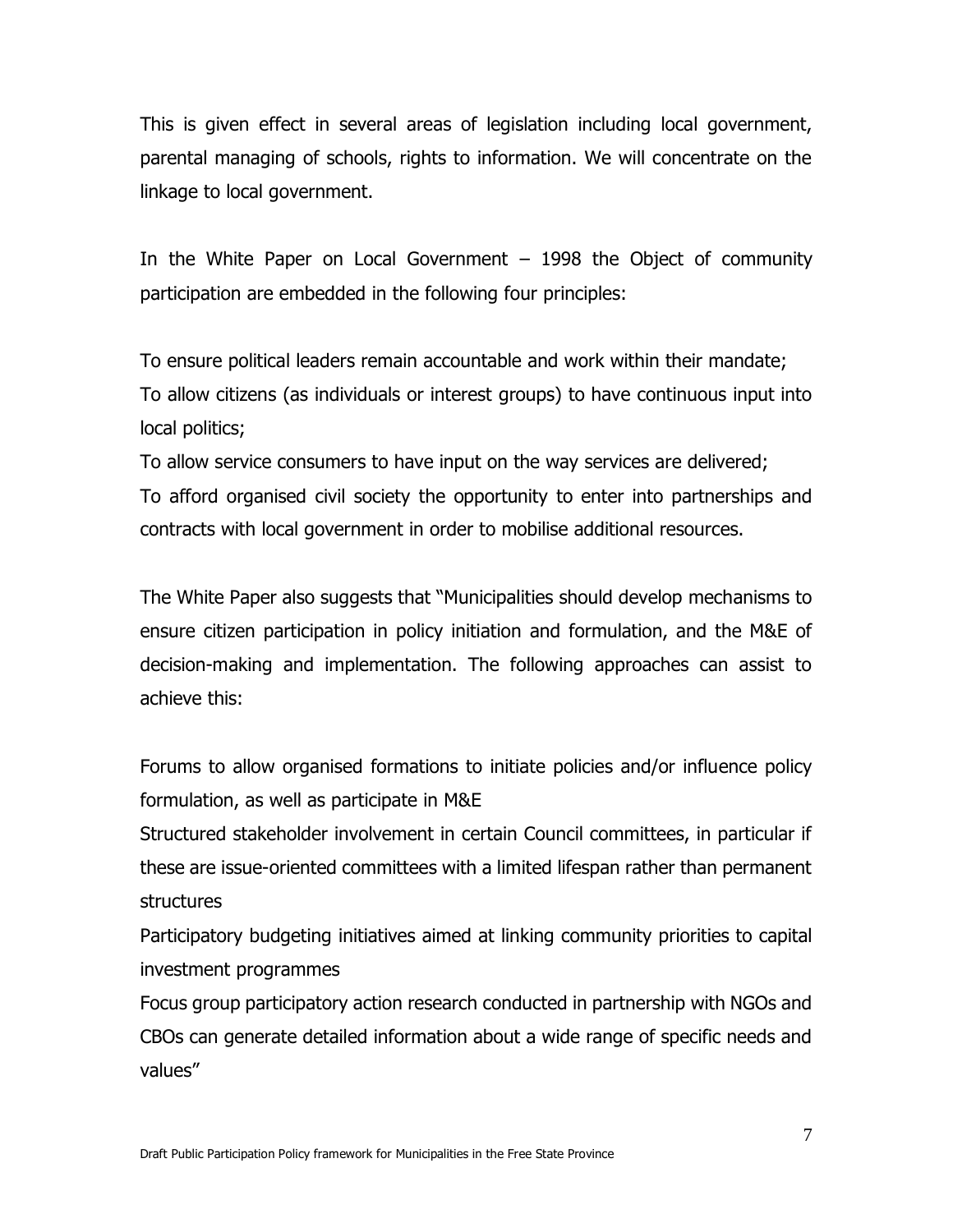The Municipal Structures Act 117 of 1998 as amended allows for a Category A municipality with a sub-council or ward participatory system, or a Category B municipality with a ward participatory system, and Executive committees or Executive Mayors must…. annually report on the involvement of communities and community organisations in the affairs of the municipality.

Section 72 states that the object of a ward committee is to enhance participatory democracy in local government and in Section 74 on functions and powers of ward committees – a ward committee may make recommendations on any matters affecting its ward, to the ward councillors, through the ward councillor to the metro or local council… and has such duties and powers as the metro or local council may delegate to it.

The Municipal Systems Act 2000 defines "the legal nature of a municipality as including the local community within the municipal area, working in partnerships with the municipality's political and administrative structures….to provide for community participation". Section 16(1) requires the municipality to develop 'a culture of municipal governance that complements formal representative government with a system of participatory governance'. According to the Systems Act:

Section 4 (c) (e) The council has the duty to...

(c) encourage the involvement of the local community

(e) consult the community about the level quality, range and impact of municipal services provided by the municipality, either directly or through another service provider

5 (a) Members of the community have the right…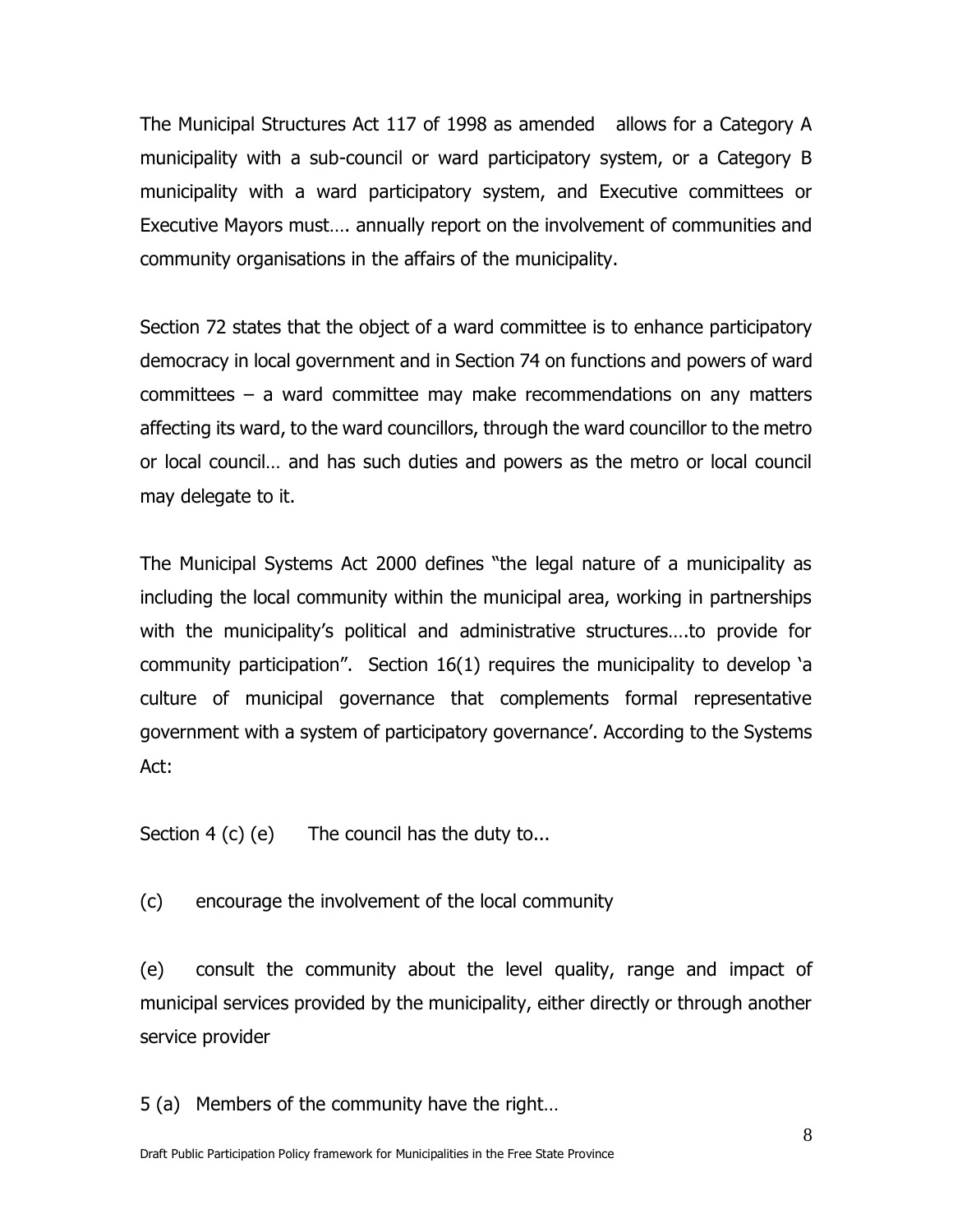(b) to contribute to the decision-making processes of the municipality and submit written or oral recommendations, representations and complaints to the municipal council…

(c) To be informed of decisions of the municipal council.

(d) To regular disclosure of the affairs of the municipality, including its finances

Section16 (1):

(a) Encourage and create conditions for the community to participate in the affairs of the municipality, including in the IDP, performance management system, monitoring and review of performance…preparation of the budget, strategic decisions re municipal services

(b) Contribute to building the capacity of the local community to participate in the affairs of the municipality and councillors and staff to foster community participation…

Section 42: A municipality, through appropriate mechanisms, processes and procedures …must involve the local community in the development, implementation and review of the municipality's performance management system, and in particular, allow the community to participate in the setting of appropriate key performance indicators and performance targets of the municipality

#### **TIMEFRAMES**

The Policy comes into operation immediately upon its approval by the Council sitting on or at a date determined by Council resolution. The Policy will thereafter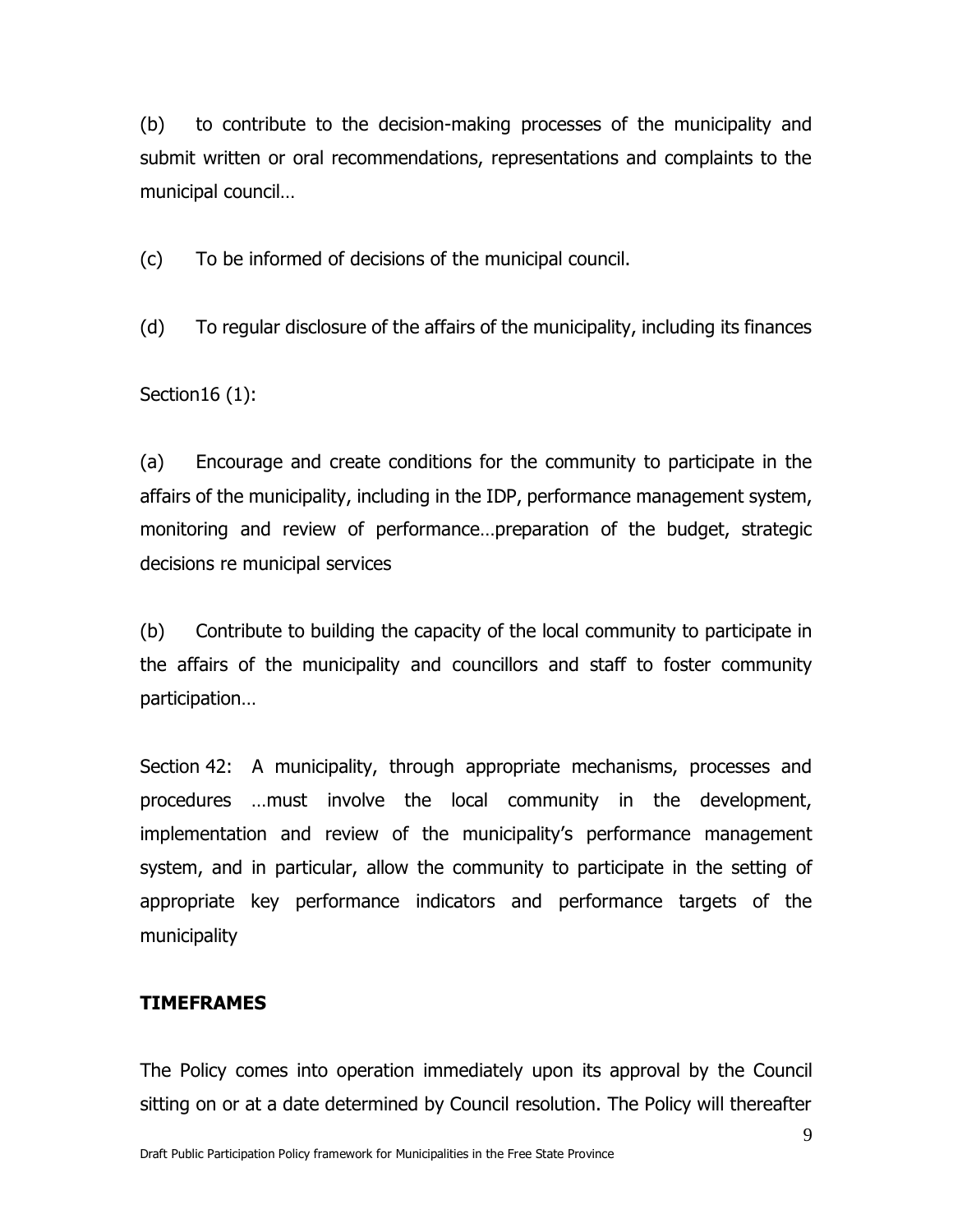be reviewed after every twelve months or upon dictates of a national or provincial legislation.

### **7. DEFINITIONS**

In this Policy, unless the context indicates otherwise –

**Council** means the Council of Nala Local Municipality;

**Councillor** means a member of the Council;

**Local community** or **community** in relation to the Municipality means that body of people comprising the residents of the Municipality; the ratepayers of the Municipality; any civic organizations and non – governmental, private sector or labour organizations or bodies which are involved in local affairs of the Municipality;

**Municipal Manager** means the person appointed in terms of section 54 A of the Local Government : Municipal Systems Act 32 of 2000;

**Municipality** when referred to as "an entity" means municipality as described in section 2 of the Local Government : Municipal Systems Act 32 of 2000; and when referred to as a geographic area means a municipal area determined in terms of the Local Government : Municipal Demarcation Act 27 of 1998;

**Petition** means a written statement, proposal or grievance addressed to the Municipality; office bearer or employee of the Municipality and signed by more than fifty residents within the municipal area or a part thereof;

**Policy** means the Public Participation Policy

**Structures Act** means the Local Government : Municipal Structures Act No. 117 of 1998 as amended;

**Systems Act** means the Local Government: Municipal Systems Act No. 32 of 2000 as amended.

### **PRINCIPLES**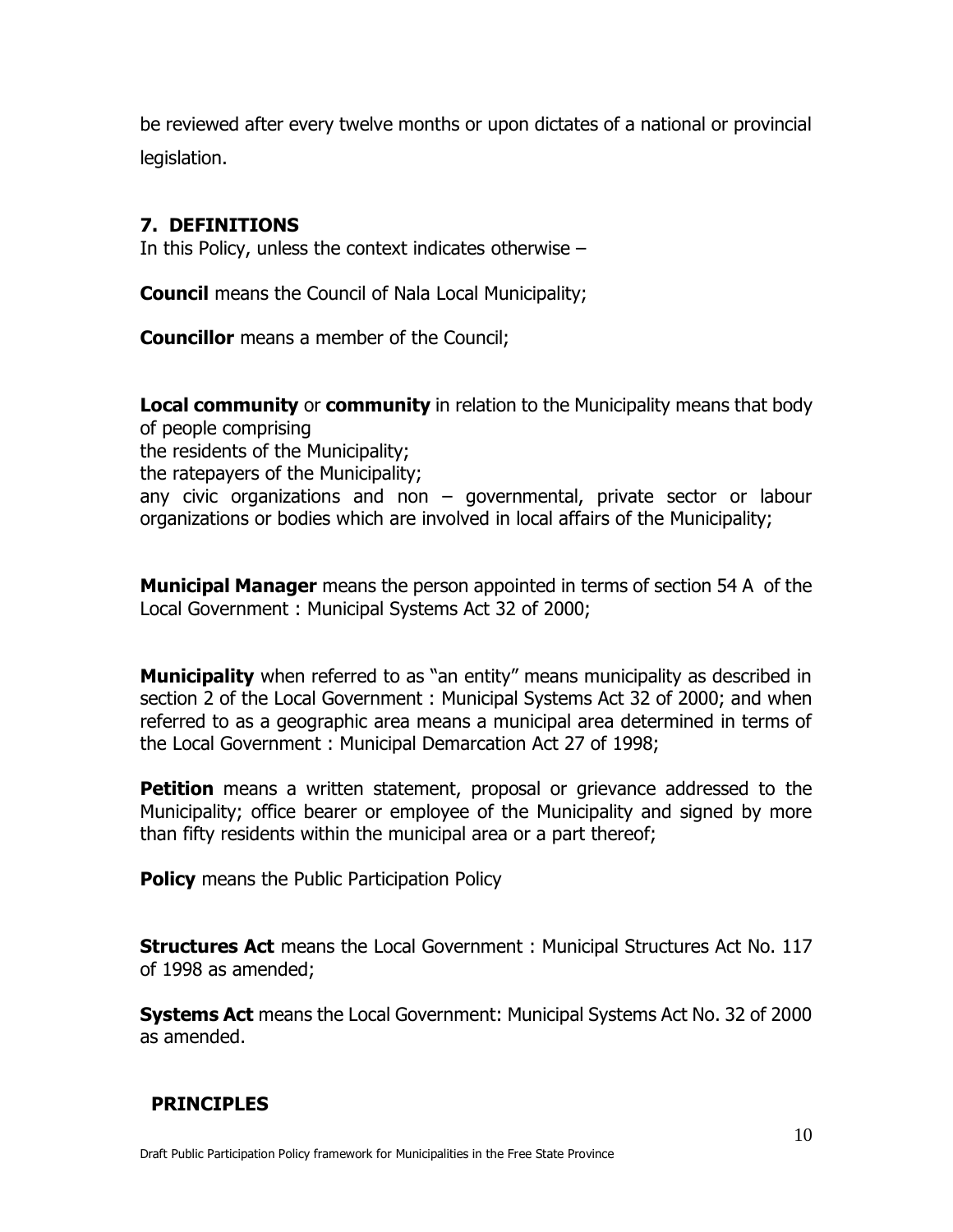The Constitution also provides for basic values and principles governing the activities of all three spheres of government. In terms of Section 195 (1) (e), peoples' needs should be responded to and the public must be encouraged to participate in policy-making.

**In addition to the above principles our municipality** subscribes to the "Values for the Practice of Public Participation", developed by the International Association for Public Participation which are:

Public participation is based on the belief that those who are affected by a decision have a right to be involved in the decision-making process.

Public participation includes the promise that the public's contribution will influence the decision.

Public participation promotes sustainable decisions by recognizing and communicating the needs and interests of all participants, including decision makers.

Public participation seeks out and facilitates the involvement of those potentially affected by or interested in a decision.

Public participation seeks input from participants in designing how they participate.

Public participation provides participants with the information they need to participate in a meaningful way.

Public participation communicates to participants how their input affected the decision.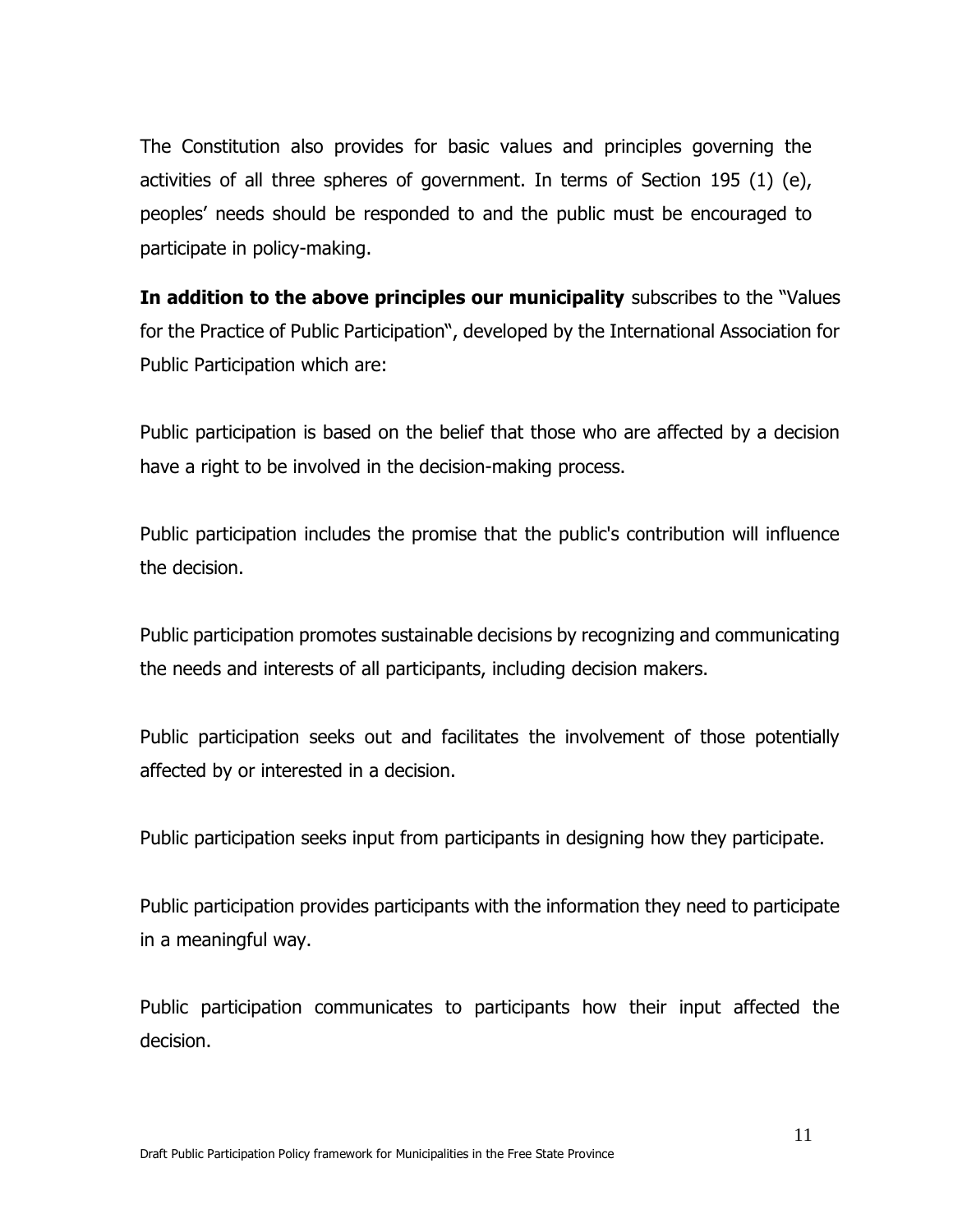In addition to the Batho Pele principles, our municipality commits itself to upholding the following set of values: Good governance Public participation People driven development Training and development

# **ROLES AND RESPONSIBILITIES**

#### **MUNICIPAL MANAGER**

#### **Development of the Culture of Public Participation**

In giving effect to sections 16 and 17 of the Systems Act and as set out in this Policy, the Municipal Manager must:

Encourage and create conditions for the local community to participate in the affairs of the Municipality, including in  $-$ 

The preparation, implementation and review of the Municipality's Integrated Development Plan (IDP);

The establishment, implementation, and review of the Municipality's Performance Management System;

The monitoring and review of the Municipality's performance, including the outcome and impact of such performance;

Consideration of draft by – laws;

The preparation of the Municipality's budget;

Consideration of the Municipality's Tariffs and Debt Collection policies

Strategic decisions relating to the provision of municipal services.

Consideration of the annual report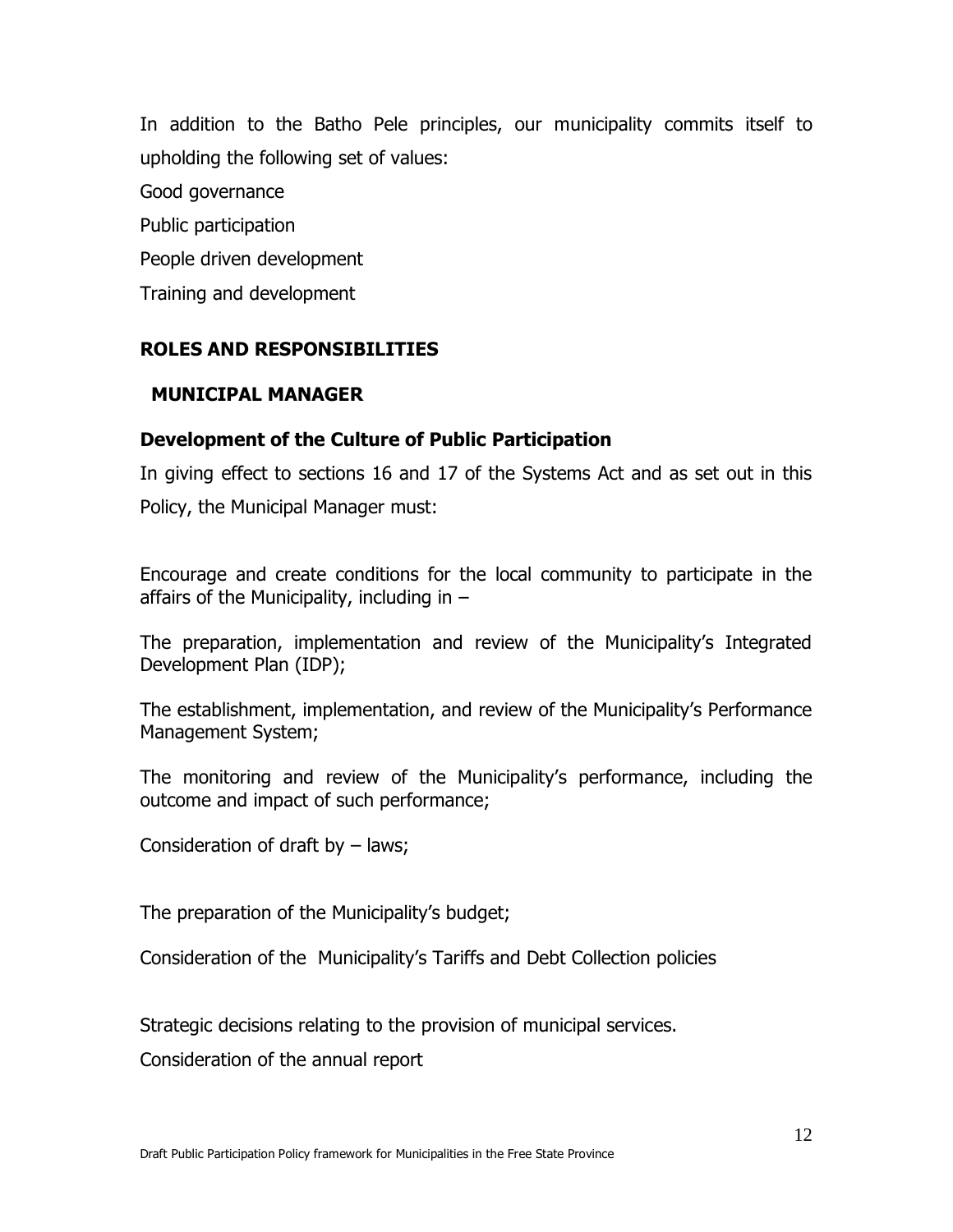Ensure that the Municipality employs sufficient staff members, other than councilors, who may help in informing and educating the community about the affairs of the Municipality, in particular, in the areas referred to 9.1.1 (a) herein above

Ensure that all staff members, including councilors, are trained in the basic knowledge of the areas referred to in 9.1.1 (a) herein above

Ensure that the Municipality contributes to building the capacity of the community to enable it to participate in the affairs of the Municipality

Establish and notify the public of all the available methods for participation

Ensure that the Municipality uses appropriate venue for public meetings and/or hearings as provided for in this Policy.

### **COMMUNICATION**

The purpose of communication in local government is to fulfill the mandate and duty to consult with and inform the public about services impacting on their daily lives. Councillors, managers and the public should understand the chain of events in a municipality's communication system and they should be sensitive to all conditions that impact on the environment in which they are operating.

The function of communication in municipalities is directly linked to the function of meeting the information needs of society. Therefore, all councillors and employees should perform their functions with the knowledge that the purpose of all messages is to satisfy the community's most urgent expectations.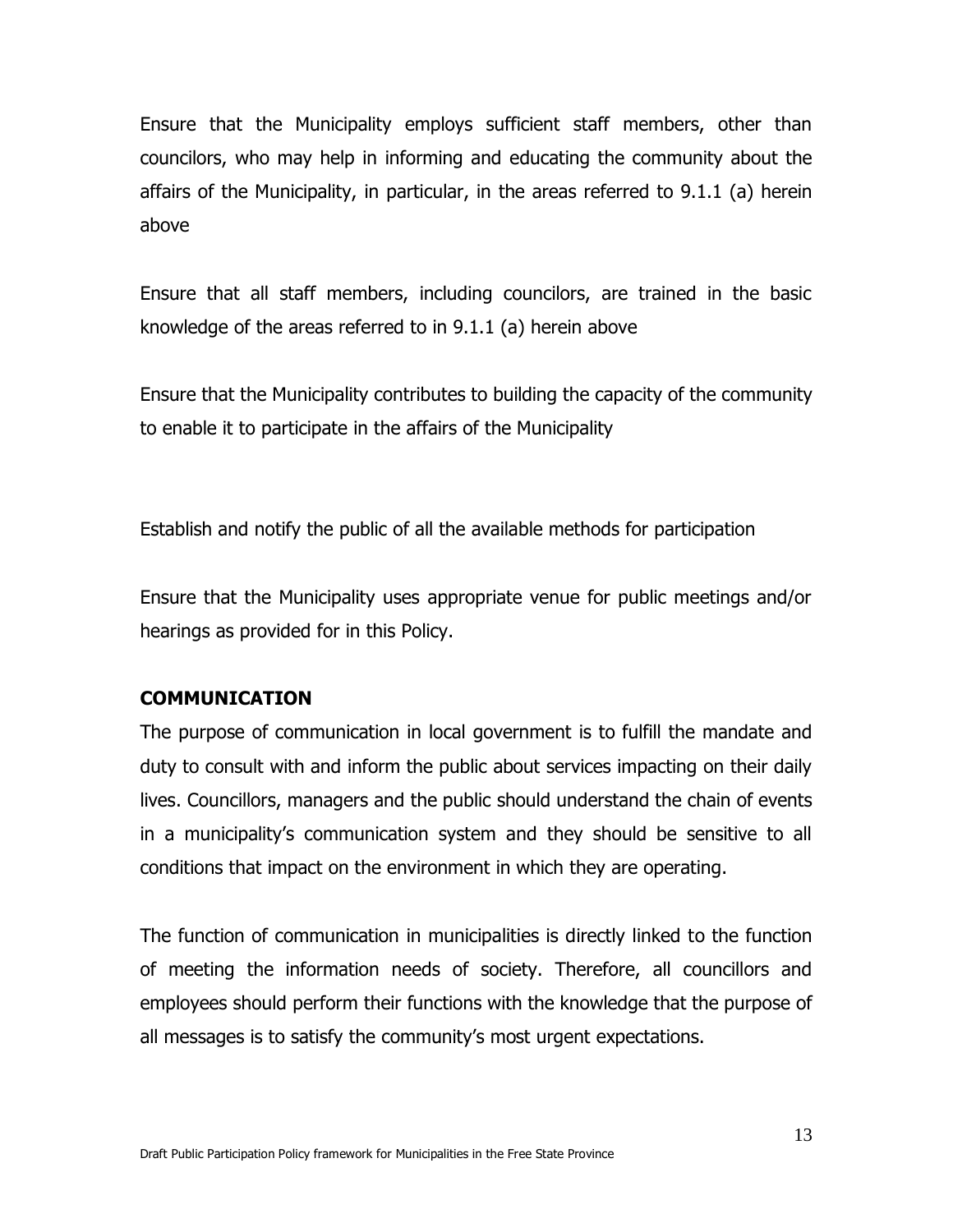Communication in local government is a process aiming at the sharing of information between a municipality and all its stakeholders. It requires the establishment of an interactive process that should be aligned with the Integrated Development Plan of a municipality. To ensure that the flow of communication is effective and efficient, it is essential that a communication strategy is developed. The purpose of a municipal communication strategy is to convey correct, clear and simple messages on a regular basis to all internal and external stakeholders in a transparent manner. This will, on the one hand, ensure that councillors and career officials:

Are familiar with the expectations of the stakeholders; Convey clear messages to all relevant stakeholders; Identify and apply appropriate communication methods; and Frequently communicate with all the stakeholders.

On the other hand it would ensure that community members are informed about the processes available to them to participate in local government affairs and to play a watchdog role in the level and quality services that they are getting from their municipality.

In addition to the theoretical foundation for communication in a municipal setup, there is also a comprehensive policy framework comprising of national government legislation and other policy documents. It is essential that any municipality's communication strategy is aligned with the directives stipulated in the legislation and the relevant policy documents.

#### The Municipal Manager must

Develop mechanisms to ensure that this Policy is communicated to all stakeholders Ensure that people who cannot read or write; people with disabilities; women and other disadvantaged groups are properly communicated with regarding this Policy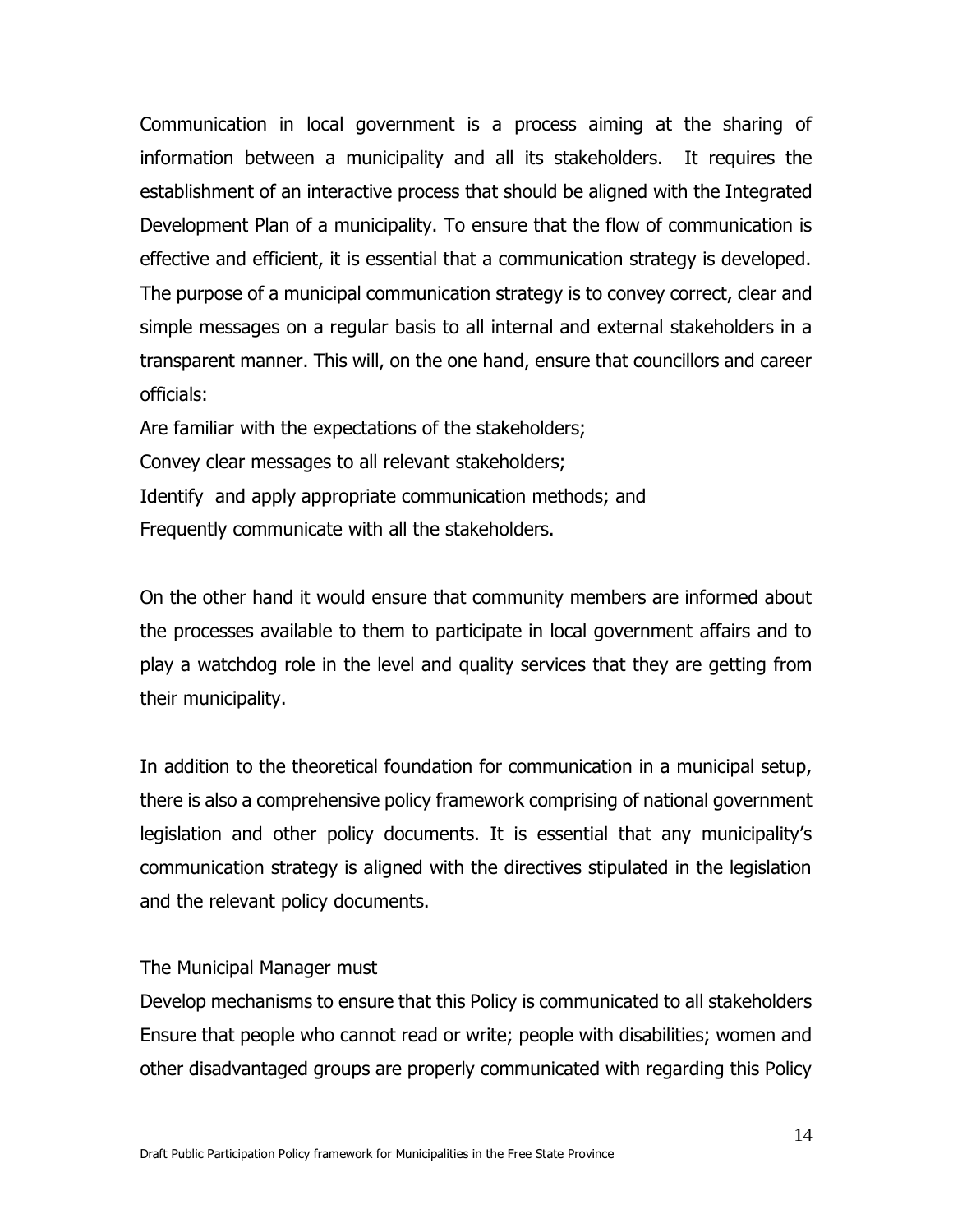# **COUNCILLORS**

This Policy requires of councilors to familiarize themselves with its contents, make their constituencies aware of it and oversee its implementation by the officials.

# **COMMUNITY**

It is expected of members of the community to familiarize themselves with this Policy, observe it, and demand its full implementation and for this purpose to ensure that their participation take place through -

Political structures for participation in terms of the Structures Act; The mechanisms established in terms of the Systems Act and as set out in this Policy; and **Councillors** 

# **POLICY DIRECTIVES AND PROCEDURES**

# **10.1 COMPULSORY PUBLIC MEETINGS**

All meetings in which any of the matters listed under  $9.1.1$  (a) (i) – (vii) herein above are to be discussed must be opened to the public subject to the provisions of section 20 of the Systems Act.

# **PUBLIC MEETING NOTIFICATION**

Whenever anything must be notified by the Municipality through the media to the local community under this Policy or any other applicable policies and legislation, it must satisfy the following requirements :

A notice of a public meeting must be publicized in public areas or at least once in a newspaper circulating in the municipal area and decided by the Council as a newspaper of record that covers a bigger portion of the municipal area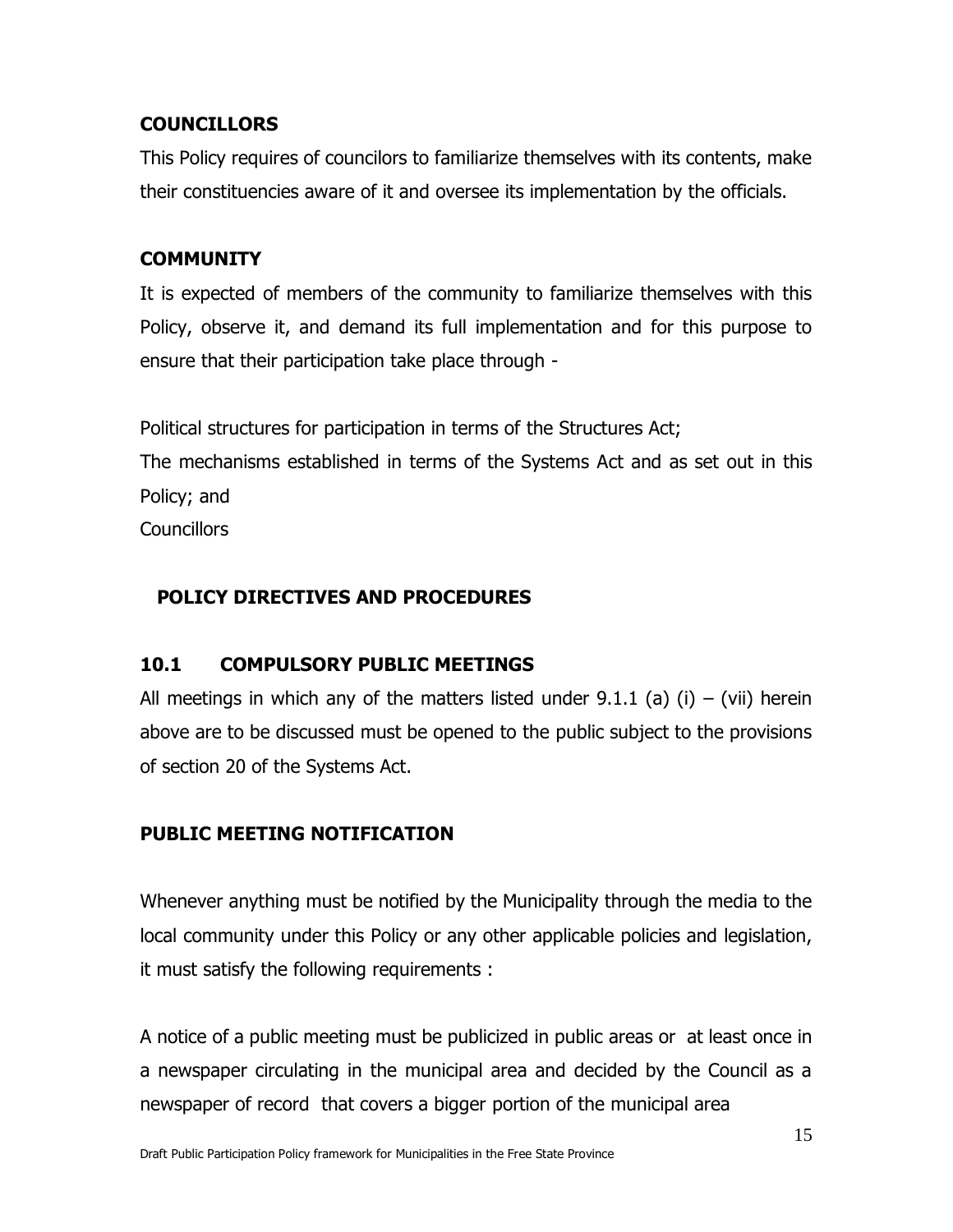Copies of notices of public meetings shall be posted at The notice board at the Council's offices; All libraries within the area; All clinics and hospitals within the area All public places

All notifications must be in a language understood by the majority of its intended recipients

When the Municipality invites the community to submit written comments or representation on any matter before the Council, it must be stated in the invitation that any person who cannot write may come during offices hours to a place where a staff member of the Municipality named in the invitation, will help that person to transcribe that person's comments or representations.

The following are entitled to special invitations to public meeting

Ward Committees Recognized Structures Special guests Community Development workers

# **10.3 VENUE FOR PUBLIC MEETINGS AND HEARINGS**

In determining the appropriateness of venues for public meetings in terms of 9.1.1 (f) herein above, the Municipal Manager must consider the following:

The size of the venue considering the approximate number of people who might attend the meeting;

The location of the venue and access to it via public and private transport;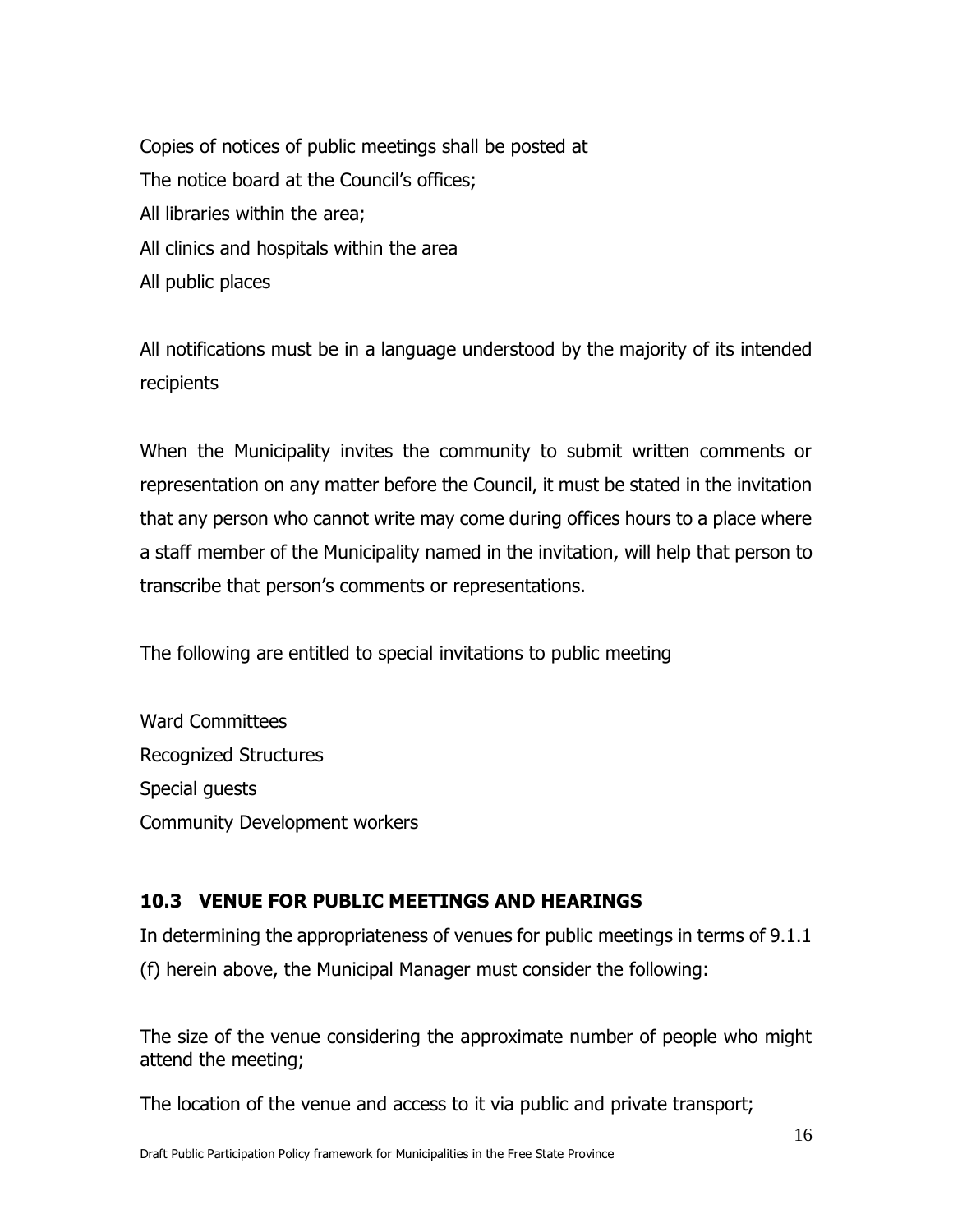The amount of staff members of the Council to be made available to ensure the smooth administration of the meeting; and

The provision of security for both members of the Municipality as well as members of the community attending the meeting.

# **10.4 PUBLIC PARTICIPATION OPTIONS AND PROCEDURES**

The following shall be methods for public participation to be recognized and observed by all the stakeholders:

### **10.4.1 Petitions and complaints**

All petitions shall be addressed to the Speaker and may be submitted to the councilor responsible for the ward whose residents are writing the petition; or the Municipal Manager.

Council shall establish processes and mechanisms of dealing with complaints management and shall for this purpose establish a Public Participation and Petitions Management Committee which shall be chaired by the Speaker.

All petitions received shall be acknowledged in writing by the Municipal Manager within 48 hours of receipt

Petitions shall be disposed of by the relevant portfolio committee within 31 days or referred to the Council with recommendations should the committee not have the power to dispose of the matter, in which case a special Council meeting shall be convened within seven days of the decision to refer the matter to the Council. Any petition must comply with the following requirements –

(i) It must be in legible writing or typed;

(ii) It must clearly indicate the topic; and

It must be signed by more than fifty of its authors.

Complaints lodged by the community will be received by the Council at a facility provided at the Council's offices.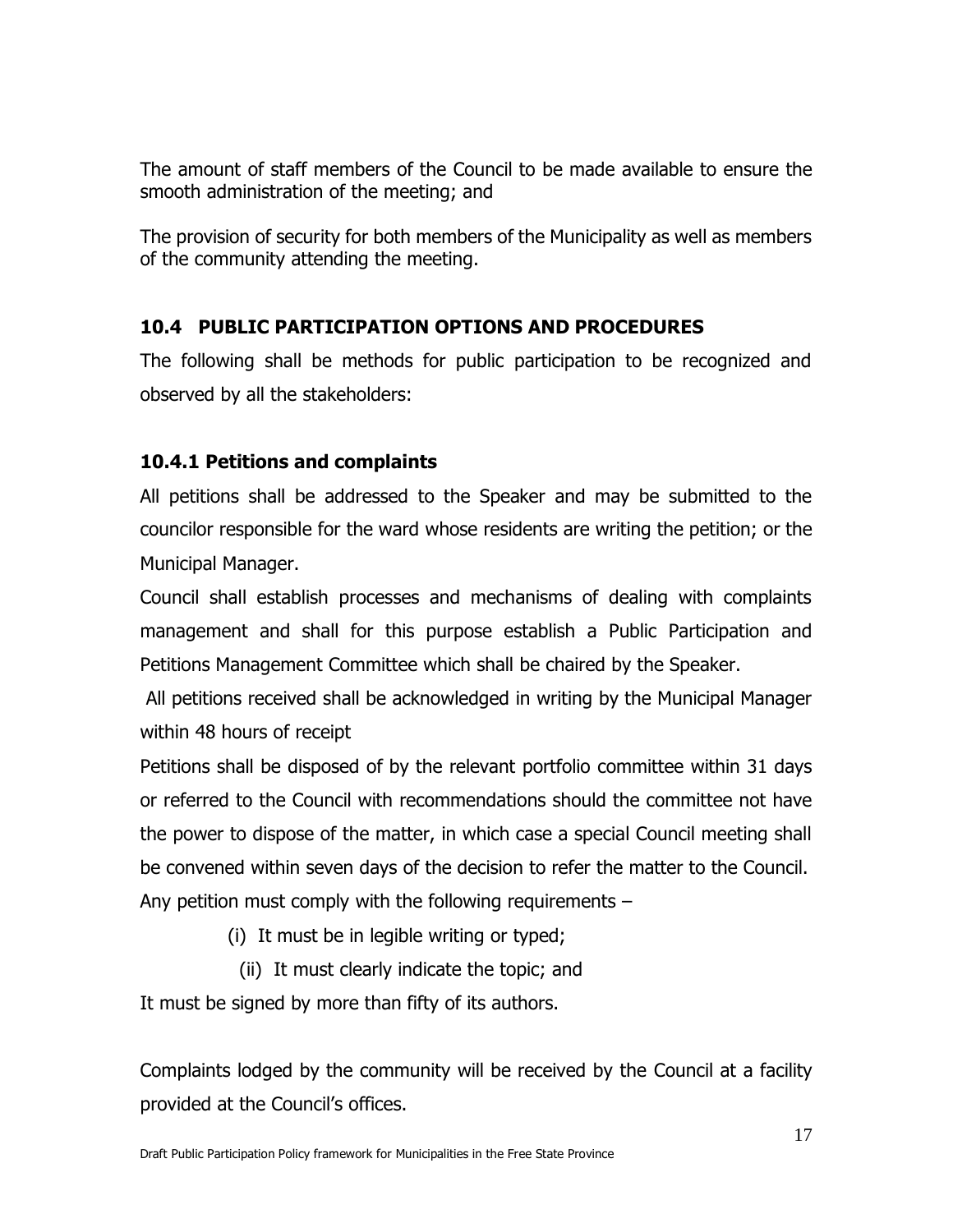The Municipal Manager shall notify the concerned community of the complaint lodged with the Municipality in fourteen days of having processed and considered the complaint.

The Municipal Manager must, on appropriate notice and in a manner provided for in this Policy, notify the community of any public meeting and/or hearing arranged to discuss and consider any of the petitions and complaints lodged by members of the community

Any such public meeting and/or hearing must take place in twenty one days of the Municipal Manager having notified the community of the important issues raised and considered by the Council and after it has called for any comment under 10.4.3 hereunder

### **Public Comments and Open Sessions**

When a municipality consider and deliberates on any matter set out in 9. 1.1 above, it shall do so in an open session to which members of the community must be invited to submit their views and comments.

When a municipality requests the submission of comments by community members, it shall take into account the special needs of-People who cannot read or write People with disability Women Other disadvantaged groups.

> The meetings of the municipal council or any of its committees shall be open to the public including the media subject to the nature of the business being considered.

> The municipal council shall establish rules governing the circumstances in which the council or any of its committees may close a meeting taking into account the principle of fairness and reasonableness.

### When the **Deputations and Interviews**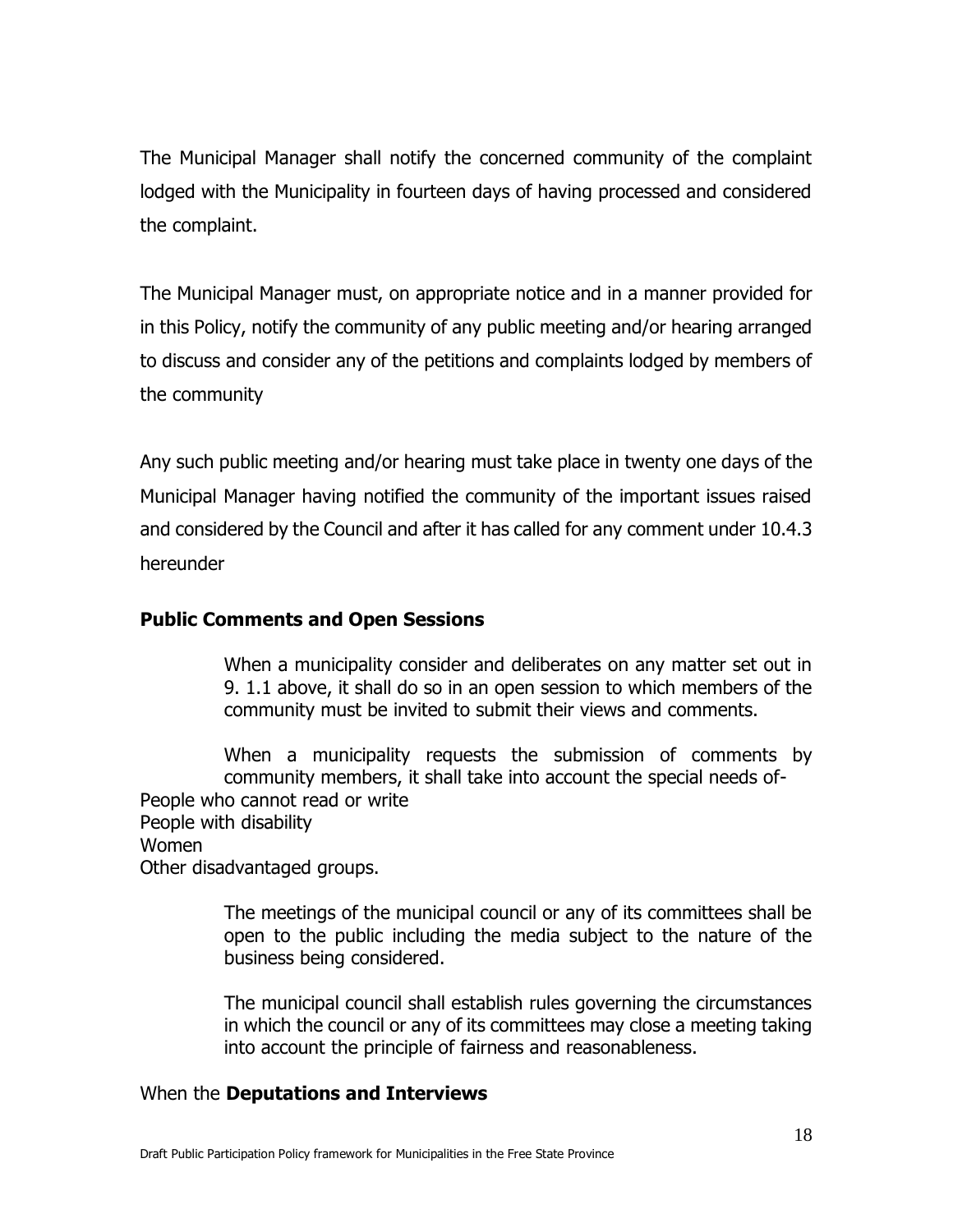Deputations and Interviews shall be a standing item on all ordinary Council and Council Committees meetings

Any person who wishes to obtain an interview with the Council or a committee of the Council must lodge a written application with the Municipal Manager, in terms Standing Rules and Orders. Such an application must state the representation the applicant wishes to make.

Whenever an application for interviews is refused the applicant must be furnished with reasons for the refusal, in terms of PAJA requirements;

Municipality considers and deliberates on any of the matters set out under 9.1.1 (a) (i) – (vii) hereinabove, it must hold open sessions to which the community must be invited to submit their views and comments.

The Municipal Manager must, after the Council has held an open session on any of the matters contemplated in 9.1.1 (a) (i) – (vii), and after the conclusion of the session concerned –

Formulate a full report thereon together with any advice or recommendations the Council may deem necessary or desirable;

Make copies of the report available to the community in one or more of the following manners –

By publication in the Council's newspaper of record; By publication in the official municipal newsletters Making a copy available at all the libraries; Make a copy available through electronic media platforms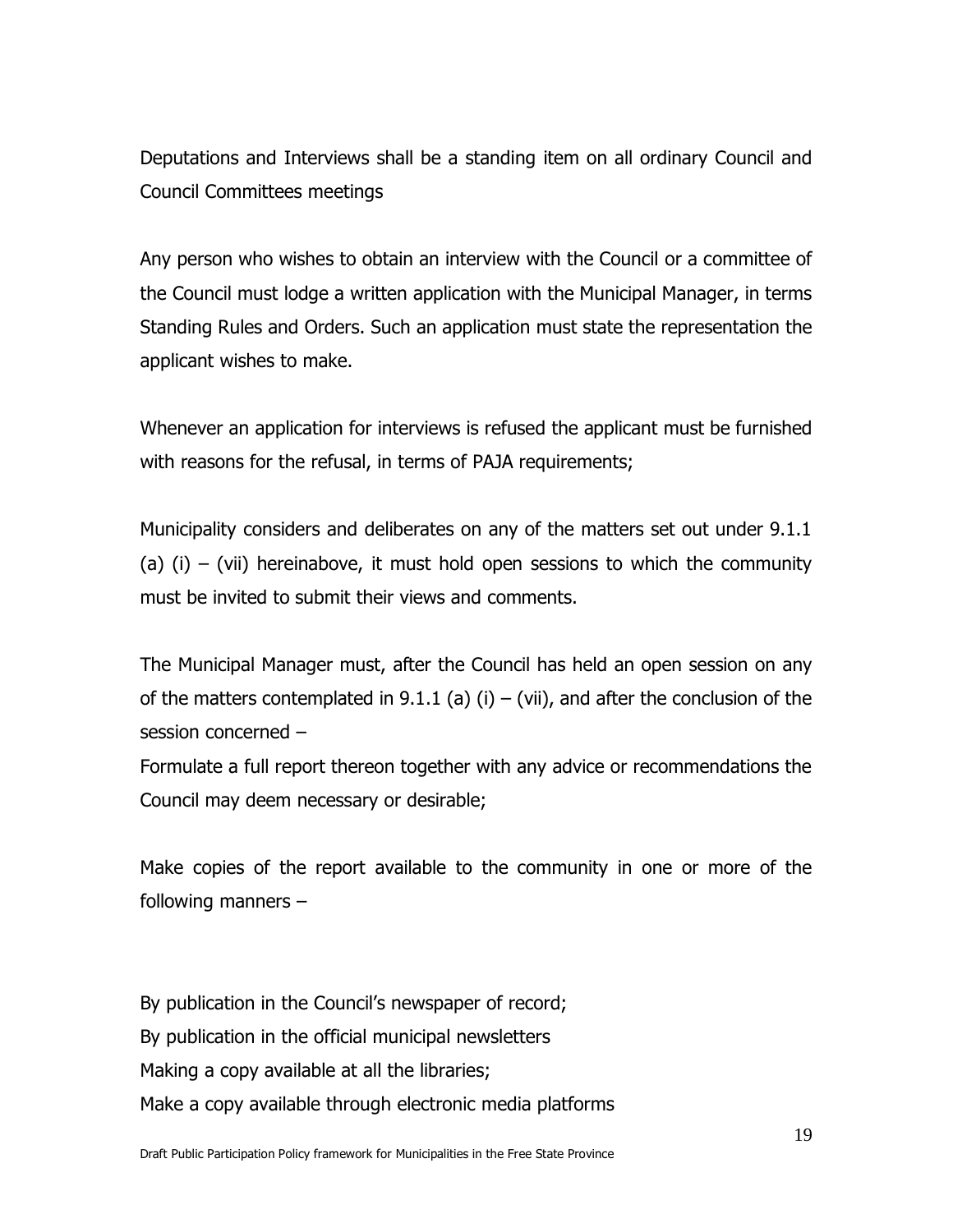Posting a copy on the notice board at all the municipal offices; and Providing every ward councilor with copies for distribution to the communities

(c) The Municipal Manager must ensure that the report is published according to the Council's language policy for the municipal area

#### **Comments via Electronic Mail**

The Municipal Manager must provide the community with a central  $e$  – mail and social media addresses where they may submit written comments directly to the Municipality on any matter referred to in this Policy and/or other relevant legislation

The Municipal Manager must ensure that the comments are accessed regularly and collated by a staff member specifically allocated to this task.

#### **Ward Committees**

11.1 Mentioned in the 1997 White Paper on Local Government, and outlined in the 1998 Municipal Structures Act (117 of 1998), ward committees are chaired by the ward councillor, and comprised of up to ten additional people representing 'a diversity of interests' in the ward, with women 'equitably represented'. According to Ministerial Notice 965, ward committees are an independent advisory body which must be impartial and perform its functions without fear, favour or prejudice.

11.2 In terms of the Municipal Structures Act a ward committee may make recommendations on any matter affecting its ward (i) to the ward councillor; or (ii) through the ward councillor, to the metro or local council, the executive committee, the executive mayor or the relevant metropolitan sub-council.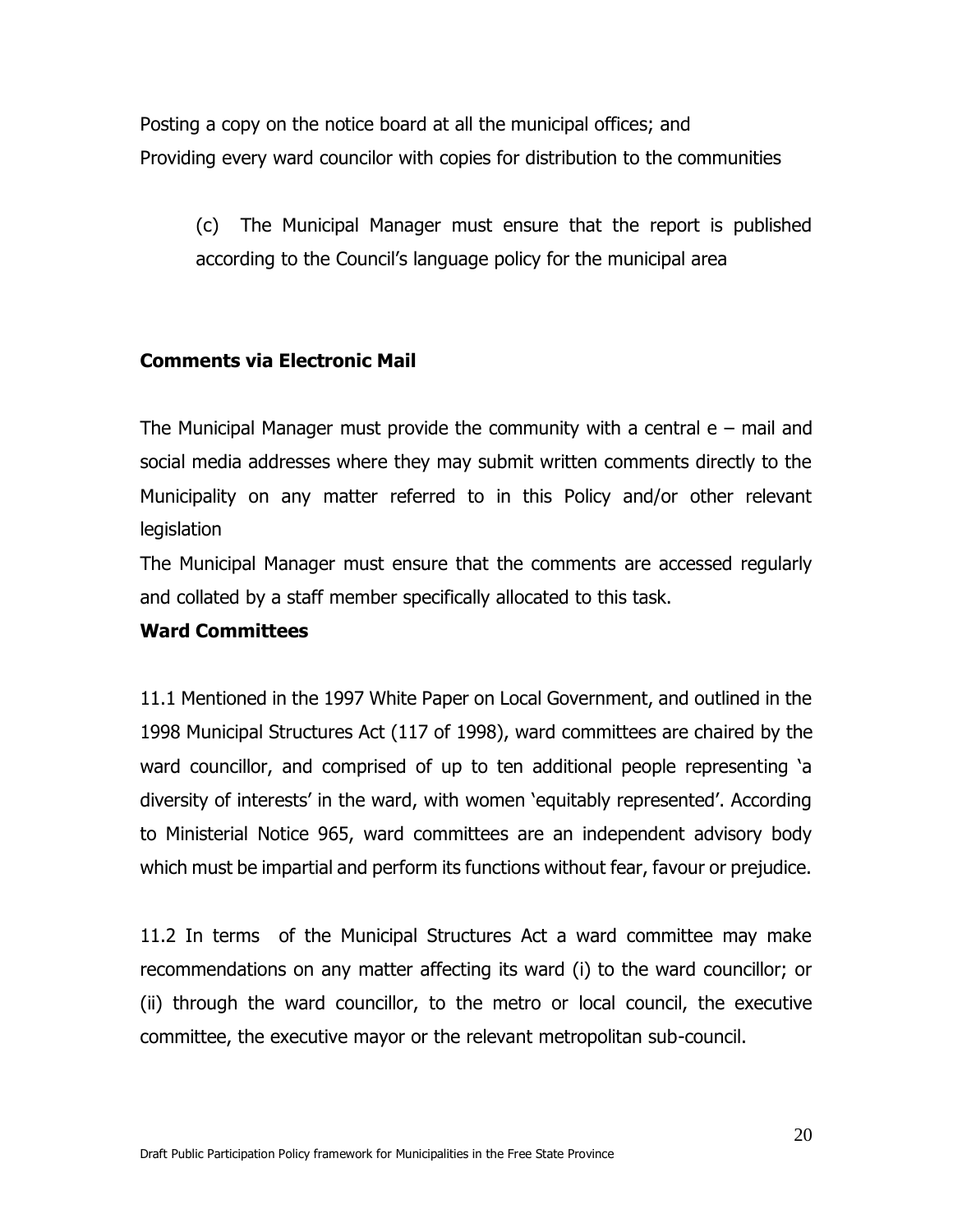11.3 The Municipal council shall develop and adopt rules and procedures governing the establishment and operations of the ward committees and shall for that purpose also adopt policy for the payment of out of pocket expenses.

# 12. **Support to ward committees**

In terms of administrative support Section 73(4) of the Municipal Structures Act makes it clear that the municipality is expected to make administrative arrangements to enable ward committees and ward sub-committees to perform their functions and exercise their powers effectively. In regard to administrative support, this would include:

Promoting the notion of ward committees amongst communities.

Making administrative staff capacity available, in proportion to the overall size of the municipality.

Building or arranging central meeting places in the ward.

Providing logistical support (furniture, computers, stationery etc).

Translating information and documentation for the community.

Assisting ward committees to fulfil their tasks (e.g. communication strategies to advertise public meetings).

Providing municipal transport to committee members in specific circumstances.

Developing capacity building and training programmes for ward committees. Facilitating ward committee elections.

# **13. Stakeholder Forums**

The Municipal Systems Act includes civil society organisations alongside residents, ratepayers and visitors as part of the definition of the local community. Civil society organisations or forums can generally be divided into two groups. The first group is formed with the specific goal of ensuring performance by a municipality in key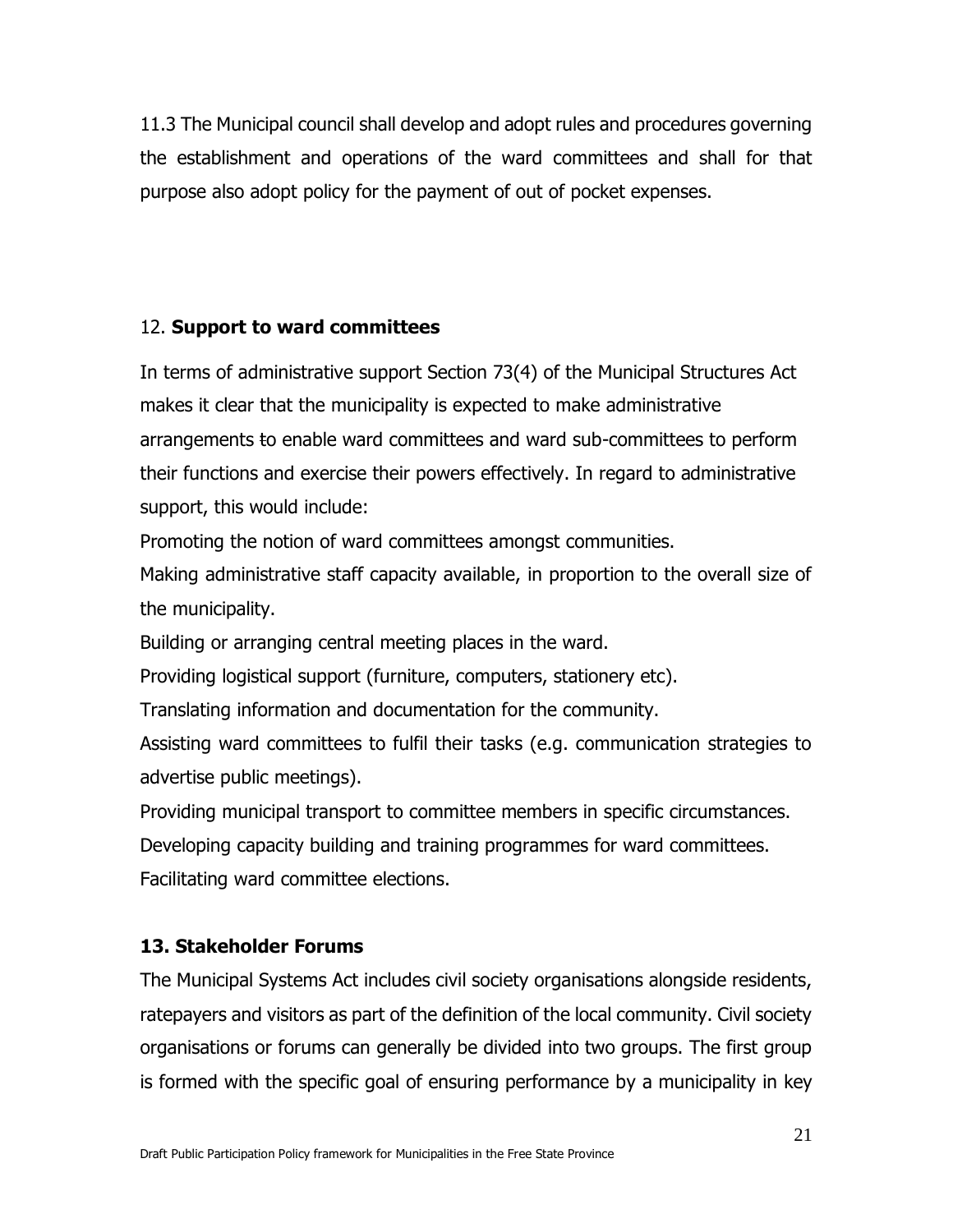performance areas. Such organisations include community-based organisations and ratepayers associations and are referred to as service or municipal directed groups**.** The second set of interest groups comprises organisations that focus on a particular area of interest which may not be associated directly with municipal activities. Examples of such interest groups are Chambers of Commerce and informal trade associations, etc.

In this respect it is imperative that all locally recognised community organisations be required to register with the municipality and that they are consulted on how to interact with the municipality on issues which concern them or on which they wish to provide input. To this end the municipality must establish a **stakeholder register** which includes the following information:

The name of the stakeholder group The sector it represents and its perceived role The constitution of the group The nature and extent of its membership The target constituency, including which wards the group works in Office-bearers and contact details Office details

#### 14. **The IDP Representative Forum**

14. 1 The most common structure, apart from the ward committees, that has been established by municipalities to interact with the community is the IDP Representative Forum, more commonly known as the IDP Forum. This Forum is established specifically with the intention of involving the community in the development and review of the municipality's integrated development plan. In this respect it is mentioned that a municipality must, *inter alia*, in terms of Section 29 of the Municipal Systems Act, through appropriate mechanisms, processes and procedures established in terms of Chapter 4, allow for the local community to be consulted on its development needs and priorities; and the local community to participate in the drafting of the integrated development plan.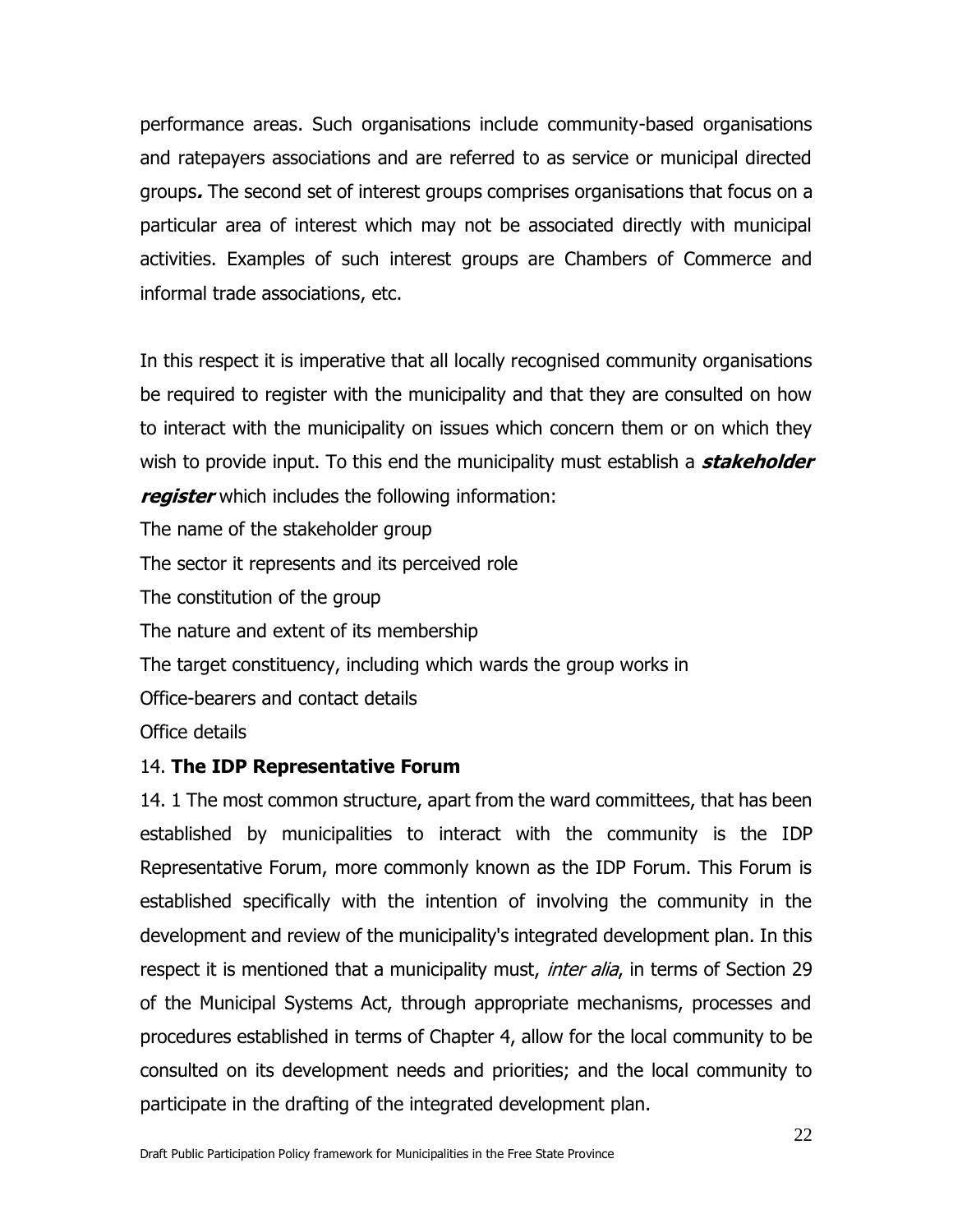14.2 The *IDP Framework Document* provides that the IDP Forum should be constituted as follows:

The chairperson of the IDP Forum should preferably be the chairperson of the executive committee or the executive mayor or a member of the committee of appointed councillors. Members of the Forum should be constituted from:

Members of the executive committee/mayoral committee/committee of appointed councillors

Councillors (including councillors who are members of the District council and relevant portfolio councillors)

Traditional leadership

Ward committee chairpersons (or representatives)

Heads of departments/senior officials

Stakeholder representatives of organised groups

Stakeholder representatives of unorganised groups

Resource persons

Community representatives (e.g. RDP Forum); and

CDWs

14. 3 The Forum will be responsible for:

Representing the interests of its constituents in the IDP process;

Providing an organisational mechanism for discussion, negotiation and decision-

making between the stakeholders and the municipality;

Ensuring communication between all the stakeholder representatives; and Monitoring the performance of the planning and implementation process.

# 15**. Empowering Public Participation structures and communities**

The municipal council shall annually allocate resources and budget for capacity building of ward communities including registered stakeholders so that they clearly and fully understand the objective of community participation and contribute to the decision making/ policy making process.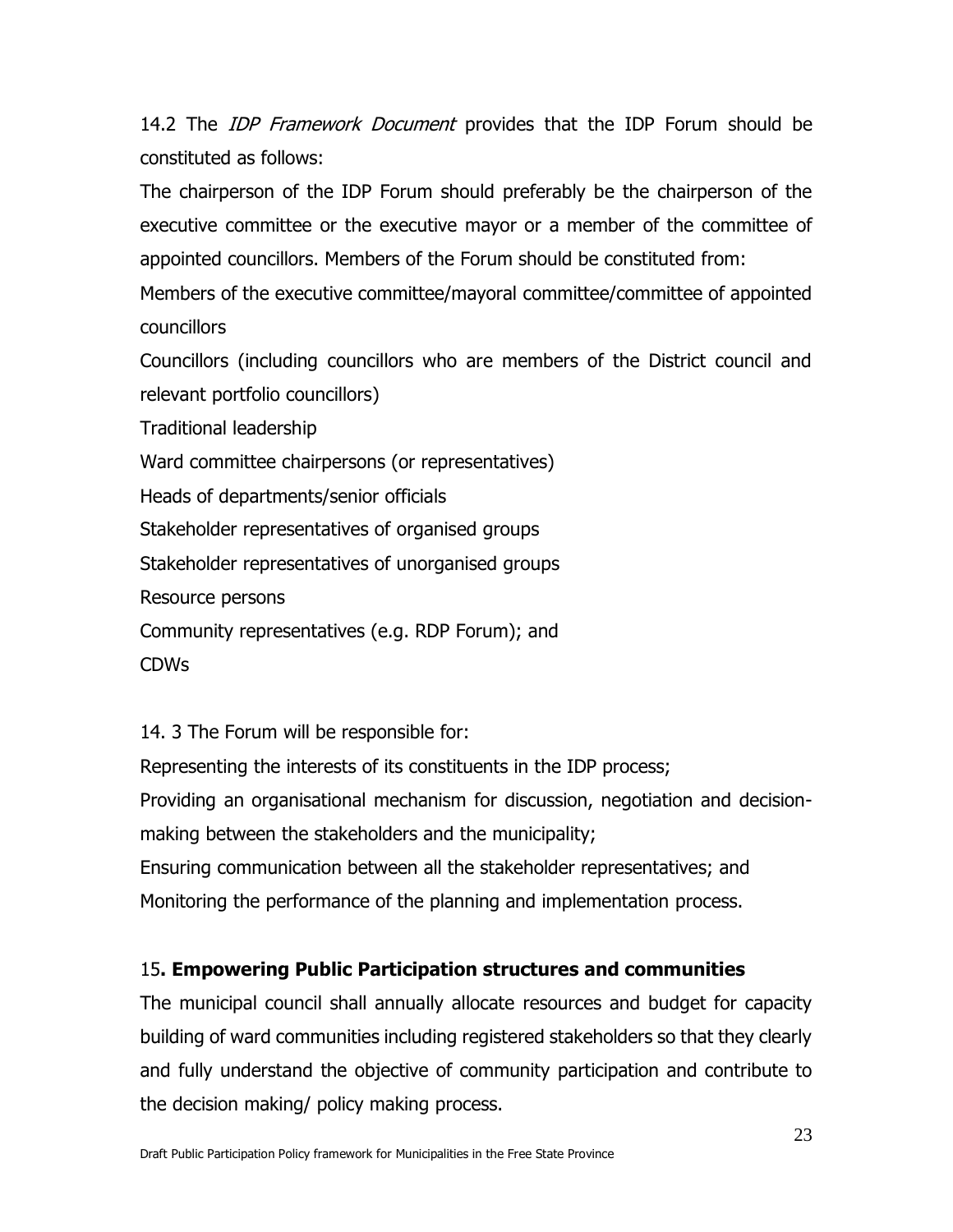### 16. **Complaint and Compliments Management system**

The Municipal Systems act provides that municipality must develop mechanisms, processes and procedures for the receipt, processing and consideration of petitions and complaints lodged by members of community.

Furthermore section 95 provides amongst other that the municipality must:

Establish sound customer management system that aim to create a positive and reciprocal relationship between persons liable for payment of municipal services and the municipality;

Establish mechanisms for users of services and ratepayers to give feedback to the municipality or other service provider regarding the quality of the services and the performance of the service provider;

Taking the above into consideration, the municipality shall adopt and utilise a manual and electronic complaint management system to address complaints and compliments lodged by the municipal service users and residents.

Regardless of precisely how the system is institutionalised, it is imperative that it meet certain basic requirements, namely:

The thorough publicising of contact details, especially a telephone number, for the public to log complaints, on the website, in all municipal offices, and key documents like the Citizen's Participation Charter.

A place or places in the municipality where the public can report complaints in person, and orally if preferred, in their home language.

The development of standing rules of order that deal in detail with managing community complaints.

These must include clear protocols around who responds to what kind of complaint, the time frame for this response, the development of techniques to allow the public to track their complaints, and a basic threshold of information that must be given in response to each kind of complaint.